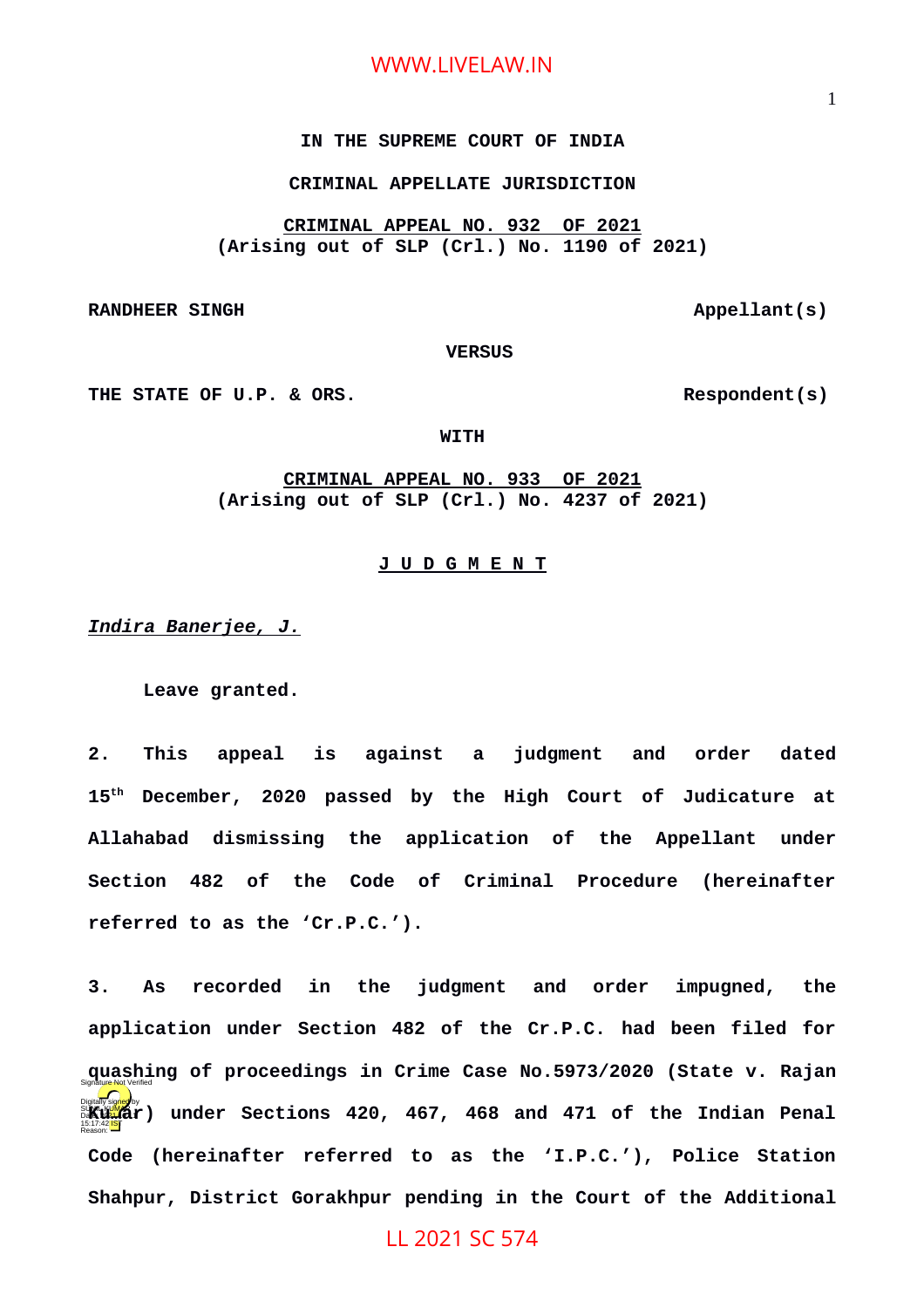**Chief Judicial Magistrate, IIIrd District Gorakhpur and also to quash the charge sheet dated 18th January, 2020 and summoning order dated 26th June, 2020. The High Court has, in detail, recorded the arguments of the applicants which are very briefly summarised hereinbelow :-**

- **(i) The case lodged was false and baseless;**
- **(ii) Charge-Sheet had been submitted without proper investigation and evidence;**

**(iii) No** *prima facie* **case was disclosed against the applicants.**

**4. It is the case of the Appellant that one Arjun Dev and his wife Bela Rani were recorded as Bhumidhar of Plot No. 971M area 918 Aire (hereinafter referred to as the 'plot in question') and that they had executed a registered Power of Attorney in favour of the Applicant No.1 Rajan Kumar, who has since died.**

**5. It is said that on the basis of the said Power of Attorney, the said Rajan Kumar (since deceased) executed sale deeds in favour of the Appellant and his family members on 16th July, 2014, 1 st August, 2014, 6th August, 2014 and 23rd July, 2014, pursuant to which, the name of the Appellant and others were mutated in the Revenue records.**

**6. From the facts, as recorded in the judgment and order under appeal, it appears that during the mutation proceedings, one Smt. Beena Srivastava had filed objections before the Naib Tehsildar but the same were rejected and the property was duly mutated in**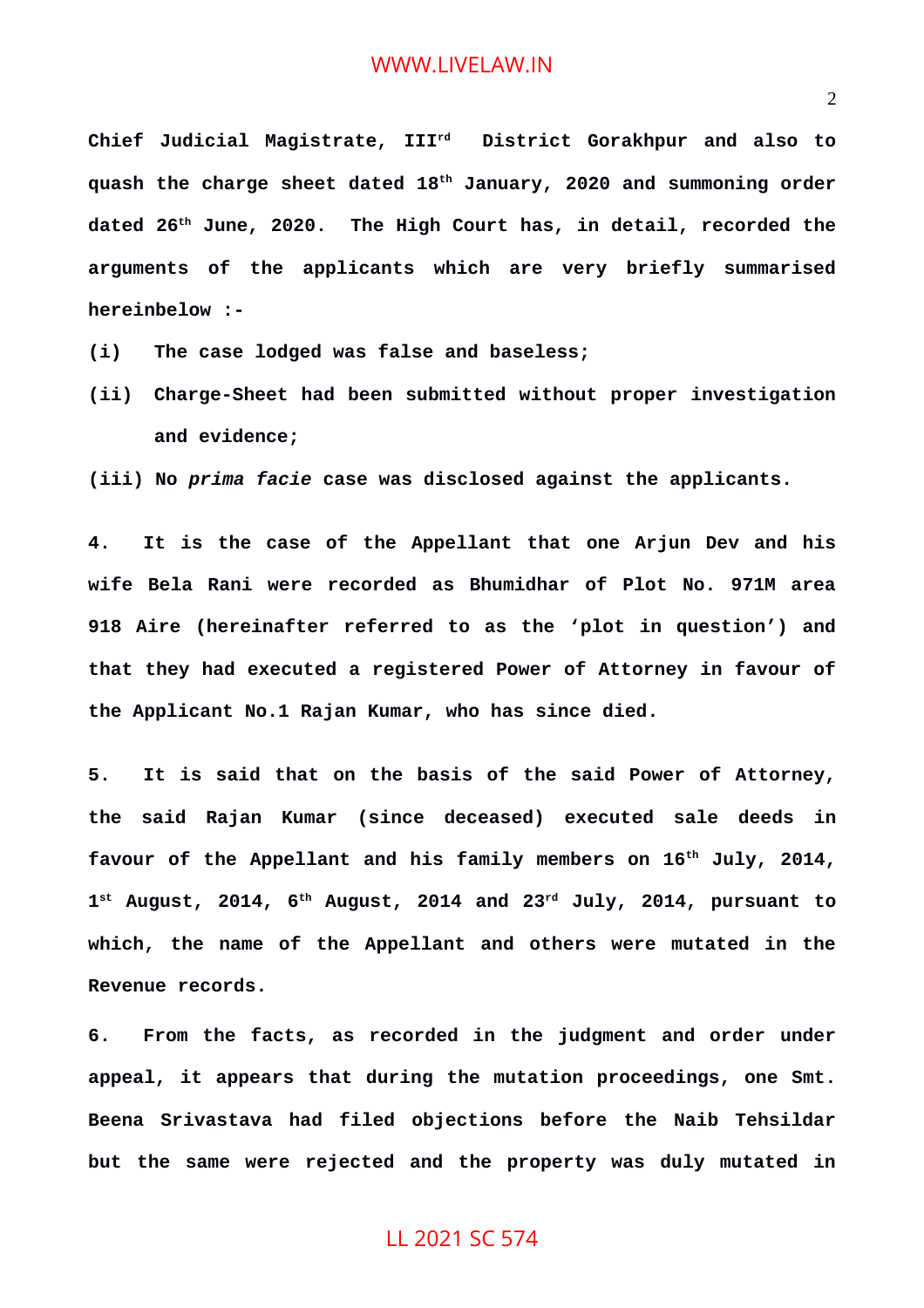**favour of the Appellant and his family members by an order dated 28th February, 2015.**

**7. Smt. Beena Srivastava filed an Original Suit No. 971 of 2014 for cancellation of the Power of Attorney dated 4th June, 2014 and the sale deeds executed by Rajan Kumar (since deceased) in favour of the Appellant and his family members but that suit was dismissed under Order VII Rule 11 of the Code of Civil Procedure, by order dated 18th September, 2015.**

**8. The order dated 18th September, 2015 was challenged in First Appeal No.531 of 2015 before the High Court. That appeal was partly allowed by an order dated 26th November, 2015 with a direction on the Trial Court to return the plaint of the plaintiff for presentation before the appropriate Court.**

**9. Being aggrieved by the order of the High Court dated 26th November, 2015, Smt. Beena Srivastava, approached this Court by filing Special Leave Petition (Civil) No. 2848 of 2016 which had been dismissed by an order dated 8th September, 2016. From the judgment and order impugned, it appears that it had been submitted before the High Court that Chandra Prakash Srivastava and Smt. Beena Srivastava had also filed a Contempt Application No. 706 of 2016 which had been dismissed by an order dated 10th February, 2016. Before the High Court, it was submitted that when Beena Srivastava could not get any relief from the Trial Court right upto this Court, she filed a Writ Petition No. 12275 of 2016 which**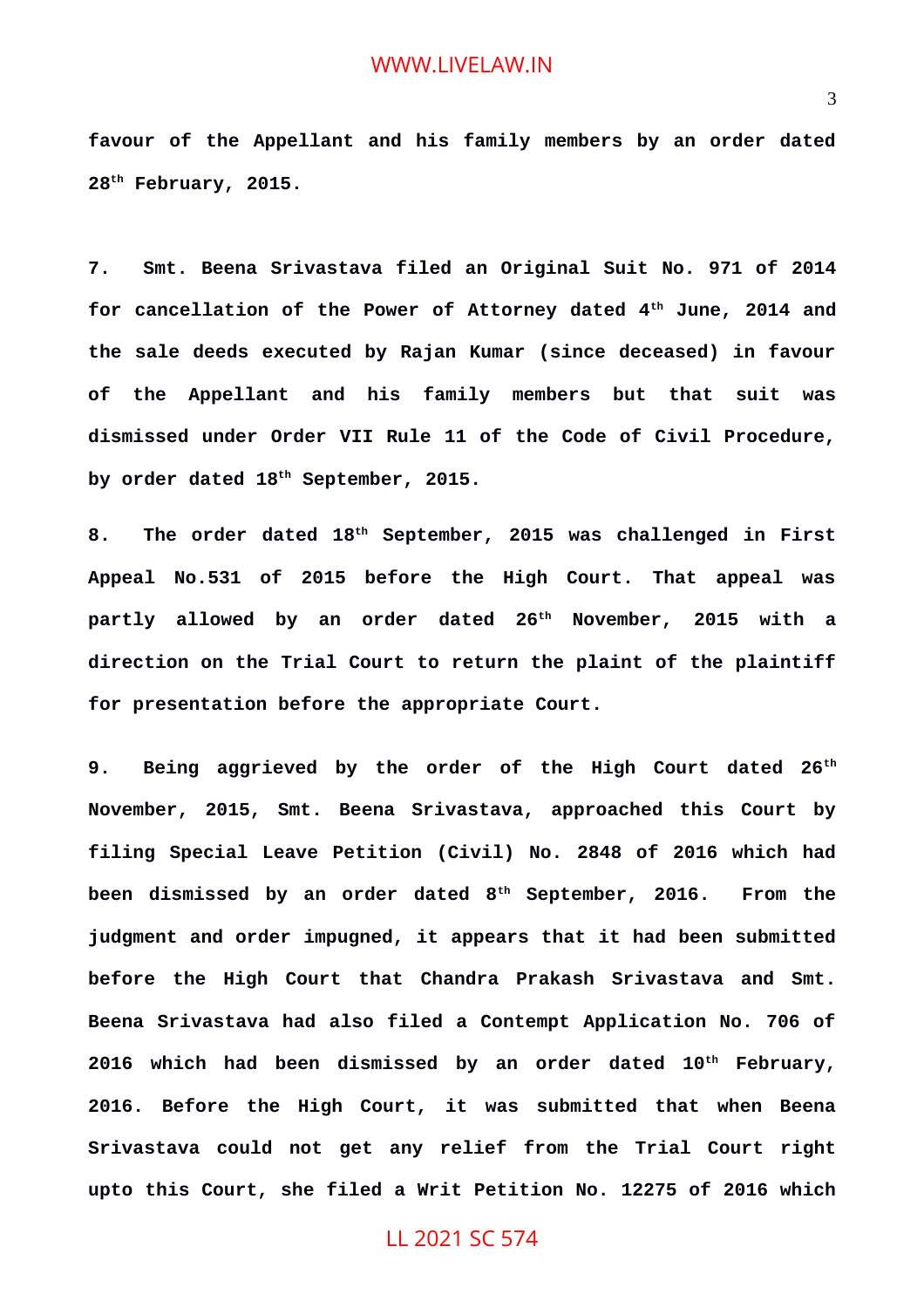**had also been dismissed by an order dated 28th March, 2016. The said Beena Srivastava's son, Dr. Virat Swaroop Saxena also filed a contempt application which had been dismissed by an order dated 29th July, 2016.**

**10. Pursuant to the order dated 28th March, 2016 passed by the High Court in Writ Petition No.12275/2016, the Appellant instituted Original Suit No.608 of 2016 in the Court of Civil Judge, Senior Division, Gorakhpur for permanent injunction in respect of the plots in question. It appears that by an order dated 12th April, 2016, temporary injunction had been granted in favour of the Appellant. This is recorded in the judgment and order under appeal.**

**11. It was the case of the applicants before the High Court, (including Rajan Kumar, since deceased), that having failed to get relief from the courts, Beena Srivastava brought in Ratnesh Mishra, Smt. Afroz Athar and Abdul Gani into the picture to harass the Appellant. We are not really concerned with these allegations for the purpose of this appeal.**

**12. Suffice it to mention that the judgment and order under appeal records the submission of the applicants that the Power of Attorney holder of Bela Rani, namely, Rajan Kumar (since deceased) had executed the sale deed dated 22nd June, 2017 in favour of the Applicant No.2 (that is, the Appellant before us) after receiving**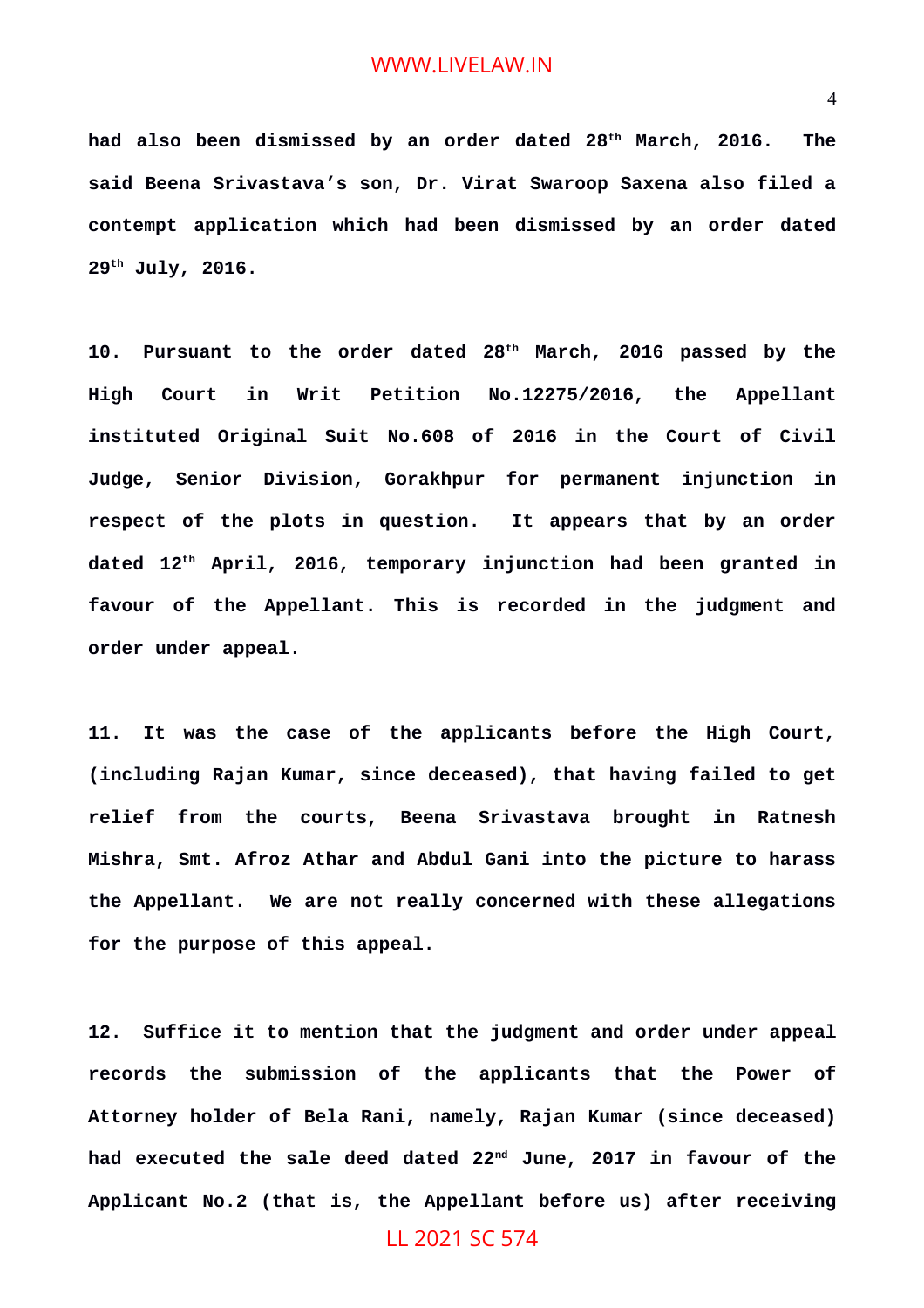**the sale consideration. Later, a supplementary deed was executed on 16.09.2017. On the basis of Sale Deed dated 22nd June, 2017, the name of the Appellant was mutated in the records. Further details of what transpired are not recorded to avoid unnecessary prolixity***.* **Suffice it to mention that the Respondent No.2 filed an FIR in this Court. The relevant extracts from the said FIR, lodged on 16th September, 2017 are reproduced hereinbelow for convenience :-**

*"The applicant has purchased on 21.08.2017 one house with courtyard in which shops are also present from Smt. Afroz wife of Ghani Athar Resident of Moh. Basharpur, Gorakhpur and Virendra Kumar Abrol son of Ram Swarop Abrol Resident of Jail Road Shahpur currently residing at Raghav Nagar Deoria by way of registered Sale Deed in which one shop made by asbestos sheet and one residential Room with Gate at back side is constructed.* 

*………………………. ……………………..*

*…………………….. The said house with boundary wall & shop is registered in the name of Afroz Athar at the Municipal Corporation and she has been paying the applicable house Tax on the same and nobody had interfered in her possession. In the meanwhile, Afroz Athar was in dire need of money and proposed to sell the said Land and house to the applicant. The Applicant purchased the said House No. 239/B with the house and courtyard by way of Sale Deed and as a precautinary measure also got the signatures of the erstwhile owner Virendra Kumar Abrol on the Sale Deed so that no dispute remains in the future. In the meantime, one other person Rajan Kumar son of Late Ramswaroop 77 Geeta Vatika, Shahpur Gorakhpur currently residing at Ragav Nagar Deoria on the basis of a false Power of Attorney of Bela Rani executed a Sale Deed to Randheer Singh son of Late Shiv Shanker House No. 11C Divya Nagar Colony P.S Khorabar, Gorakhpur by connivance whereas Bela Rani had no right to sell the Afroz Athar's House intact with Boundary wall. On the basis of the same False Sale Deed Randheer Singh and Rajan Kumar in association with the witnesses of the said sale deed Vishal Sharma son of Ram Chandra & Sunil Kumar son of Sh. Rajdev, who are Criminal natured persons, are attempting to trespass the house by breaking open the Lock and today night have also got written their name in my absence. When in the morning the applicant got the knowledge of the same he went to the police station to lodge First Information Report but due to their influence our report could not be lodged and for which the applicant is making this application before you. The above stated Randheer Singh and Rajan Kumar have done this to obtain*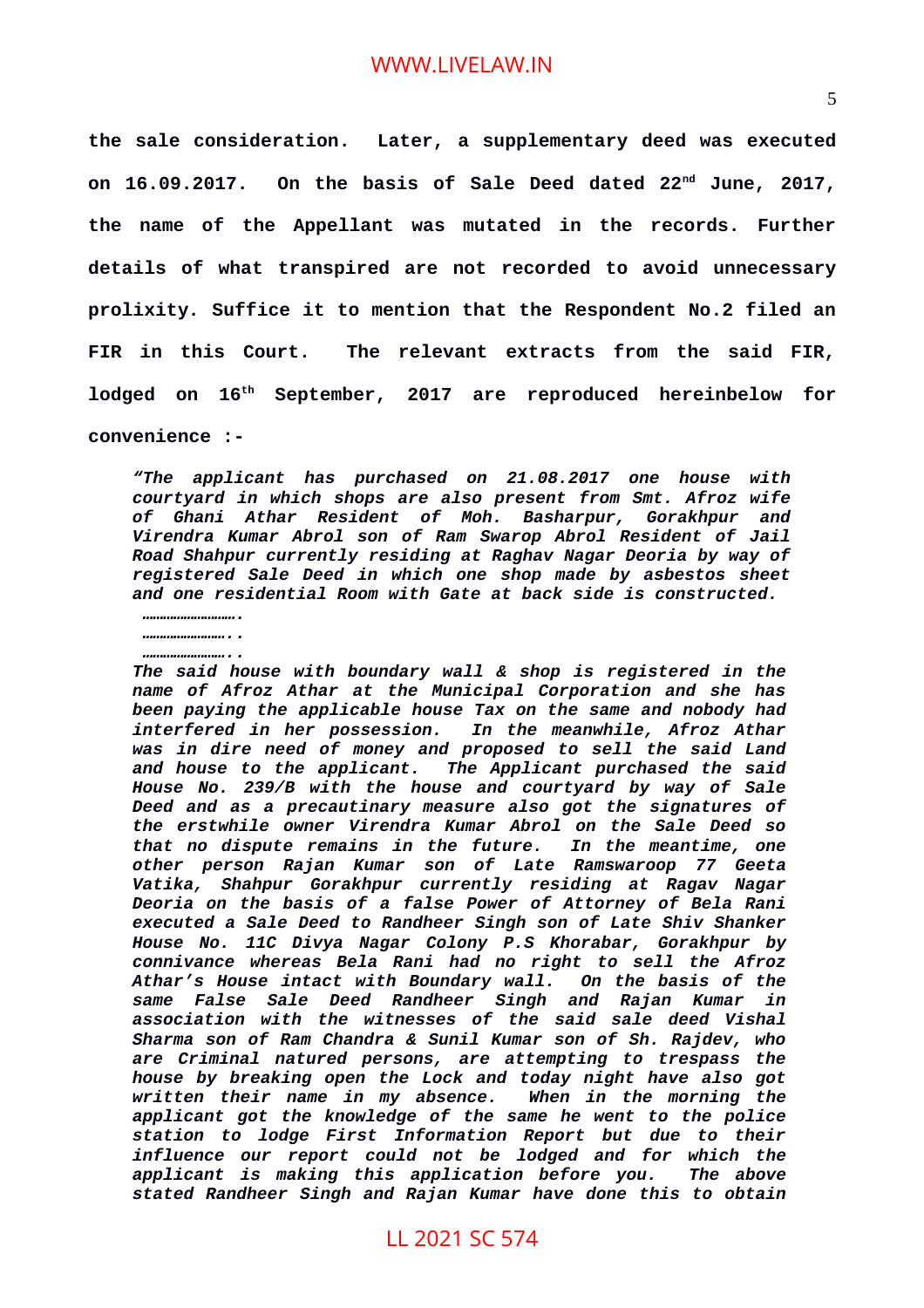*their benefit & have created a False document and by intention to cause loss to us & to forcibly grab my house and therefore for this reason it is necessary in the interest of justice to registered a case against them. Hence it is prayed that the case be registered …………."*

**13. As pointed out by Mr. Sanjeev Agarwal, learned counsel appearing on behalf of Respondent No.2, the FIR was challenged in the High Court of Judicature at Allahabad under Article 226 of the Constitution of India. The said writ petition was disposed of by order dated 5th October, 2017 with the following order:**

> *"It is contended that the dispute in respect of the property as to whether the petitioners have any right therein on the basis of conveyance deed executed by power of attorney holder or the first informant has the right is purely civil in nature and does not give rise to any criminal liability.*

> *Learned AGA and Sri Sudhanshu Pandey, appearing for complainant-respondent no. 3 opposed the petition.*

> *We have gone through the allegations contained in the impugned F.I.R., which, prima-facie, discloses commission of cognizable offence, as such, we are not inclined to interfere in the F.I.R.*

> *However, in view of the facts and the allegations made in the FIR, writ petition stands finally disposed of with the direction that the petitioners shall not be arrested in the aforesaid case crime number till submission of police report under Section 173(2) Cr.P.C. before the Court concerned, subject to their cooperation in the investigation, which will go on and shall be brought to a logical end."*

**14. Mr. Agarwal, submitted that the order dated 5th October, 2017 of the High Court disposing of the Writ Petition (Criminal Miscellaneous) No.20919 of 2017 had not been challenged by the Appellants and had, thus, assumed finality. It was not open to the Appellant to reopen the same issues by filing an application under Section 482 of the Cr.P.C.**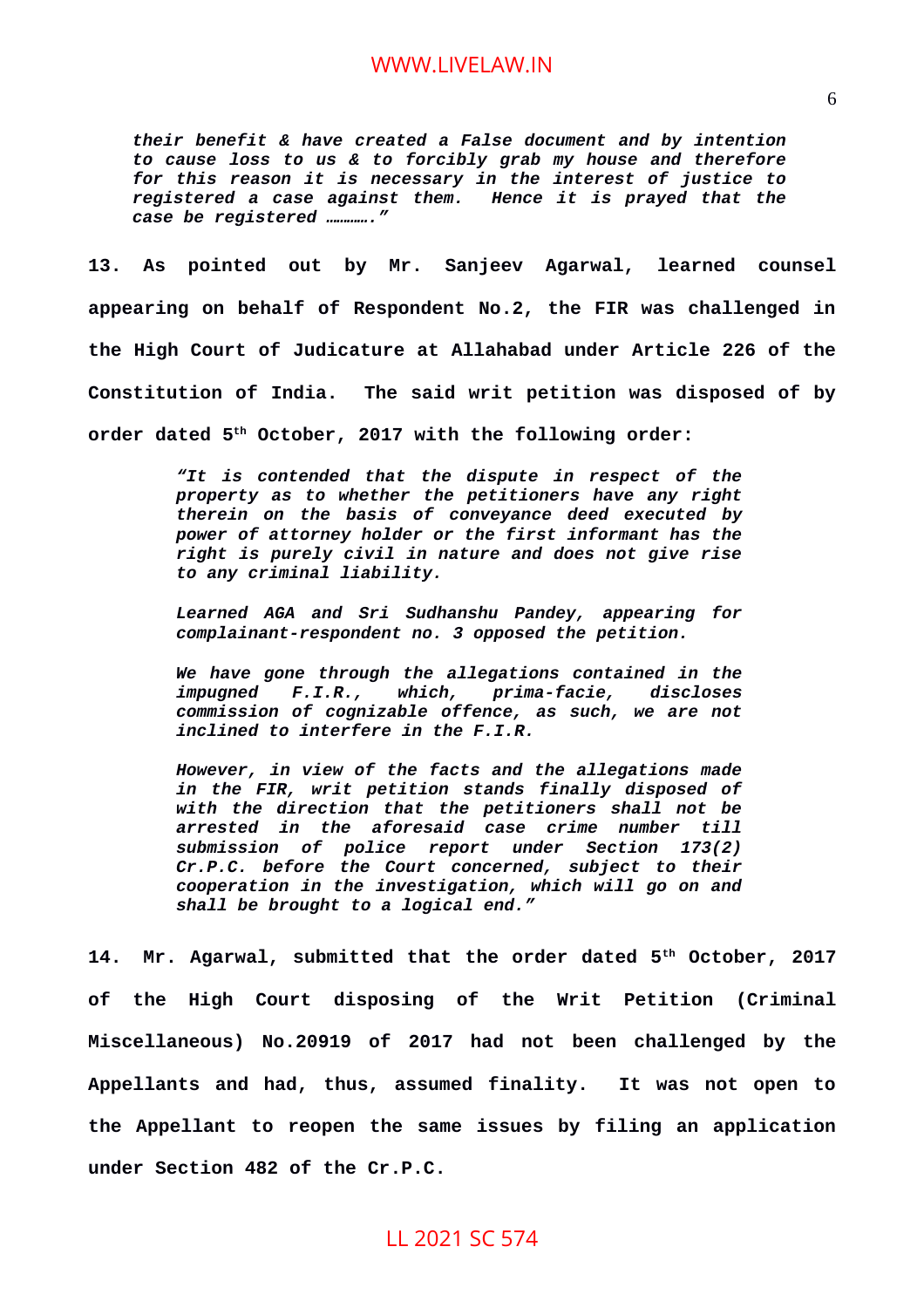**15. The scope of interference by the High Court under Section 482 of the Cr.P.C. is wide as recorded by the High Court by the judgment and order impugned. The High Court itself has said that though inherent power under Section 482 of the Cr.P.C. is very wide, it has to be exercised in exceptional cases.**

**16. There can be no doubt that the jurisdiction under Section 482 is not exercised for the asking, it is exercised with care in exceptional cases. The scope of interference with an FIR is much more restricted and ordinarily the Court does not interfere under Article 226 of the Constitution of India, when there is an alternative remedy available to the applicant. Furthermore, from the tenor of the order of the High Court rejecting the writ petition, it is patently clear that one of the reasons why the High Court did not intervene at that stage was that the Police report had also not been submitted. The Police report has since been submitted and the charge sheet has been filed. It is true that about 12-13 witnesses have been named. However, the said Bela Rani who executed the Power of Attorney has not even been cited as a witness. Apparently, the said Bela Rani was not even examined by the Investigating Authorities.**

**17. In this appeal, we are not concerned with the underlying civil disputes between the parties which are the subject matter of diverse civil proceedings which are pending between the Appellant**

#### 7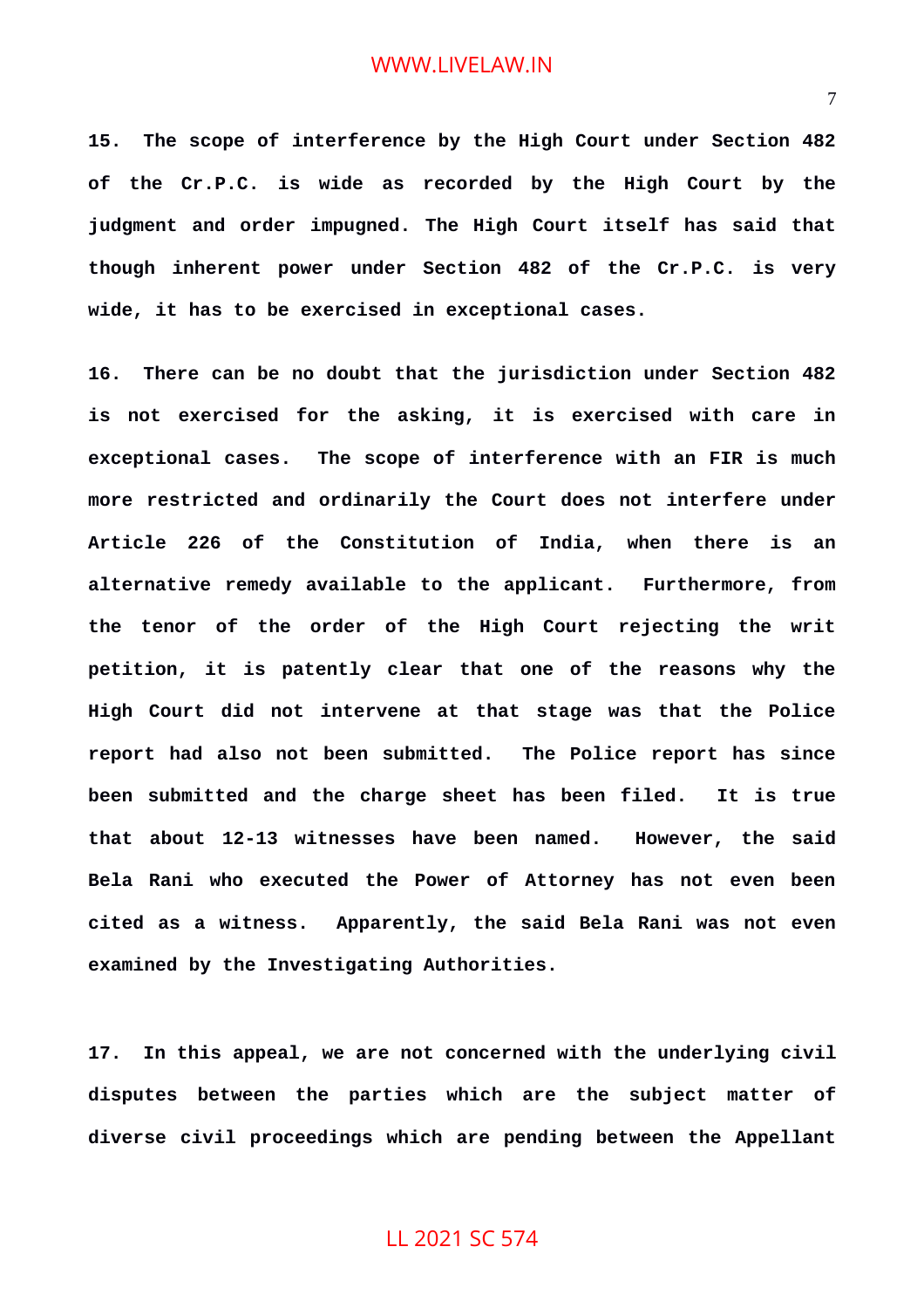**and the private respondent in the concerned civil courts. All those civil suits will obviously be decided on their own merits.**

**18. The only question is whether there is any criminal offence disclosed in the FIR so far as the Appellant is concerned. When the High Court passed its order dated 5th October, 2017, Rajan Kumar (since deceased), the executant of the sale deed and the Power of Attorney holder was also an applicant before the Court. Today, there has been a change in situation, in that, criminal proceedings against Rajan Kumar have abated since Rajan Kumar is no longer alive. It is the case of the private respondent that the private respondent purchased property. In the meantime, Rajan Kumar, who is no longer alive, on the basis of a false Power of Attorney of Bela Rani, executed a sale deed in favour of Randheer Singh, i.e., the Appellant herein. There is only a vague averment "by connivance". The next part of the sentence reads "Bela Rani had no right to sell the aforesaid plot."**

**19. As recorded in the judgment and order, the property in question has even been mutated in the name of the Appellant. Of course, mutation records are not a document of title. Whether Bela Rani had title, whether she validly executed a power of attorney, whether any right has accrued to the Appellant, are matters for the civil court to adjudicate.**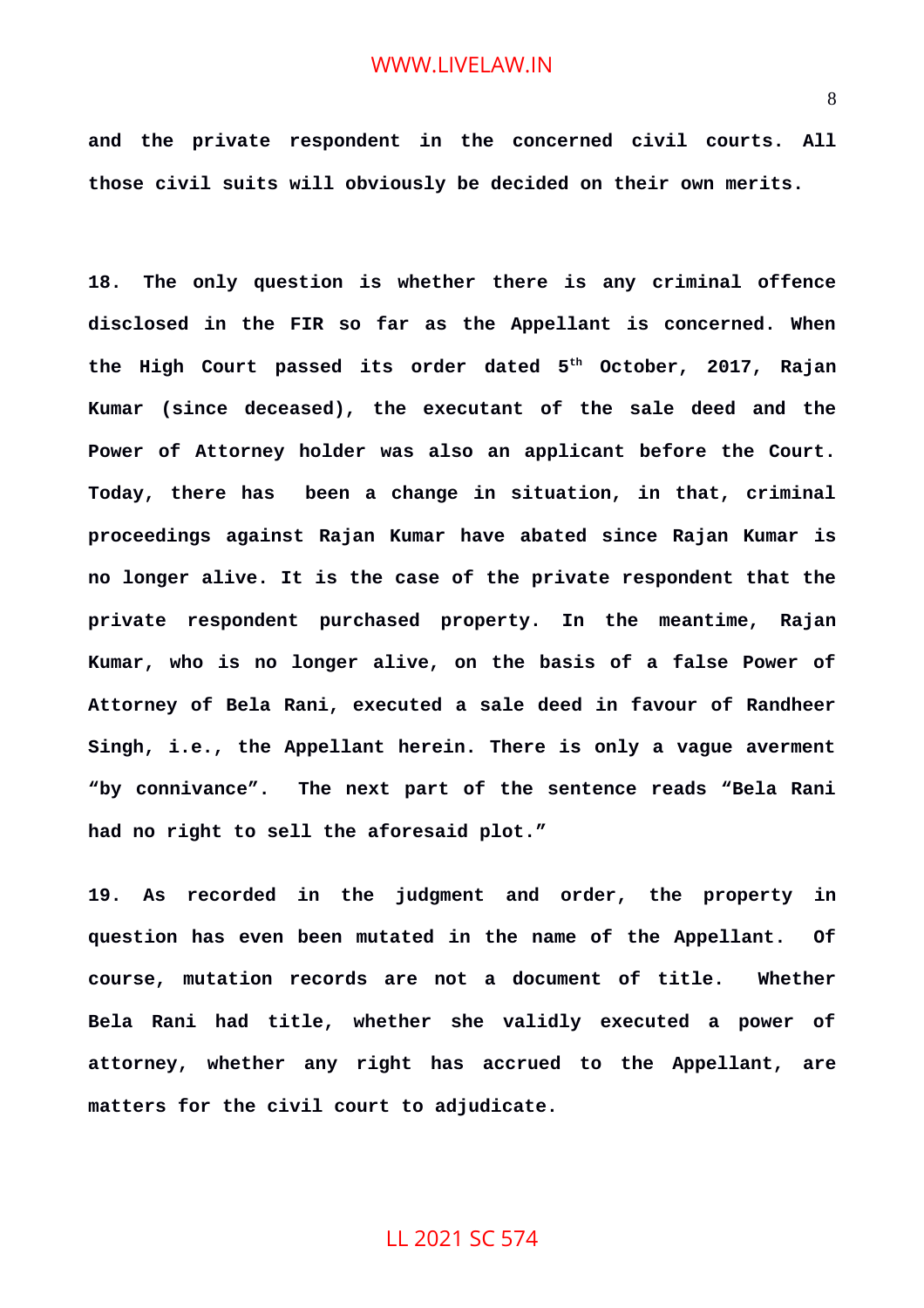**20. There is a further allegation that on the basis of the false sale deed, the Appellant and Rajan Kumar (since deceased) in association with the witnesses of the sale deed who are "criminal natured persons" were attempting to trespass the house by breaking open the lock and had got written their name in the absence of the complainant.**

**21. It is interesting that a charge sheet was filed, the relevant part whereof is extracted hereinbelow for convenience :-**

*"16. Brief fact of the case :*

*The case was successful on the basis of the plaintiff. Further, the investigation was transferred from police station Shahpur to the Crime Branch.* 

*The above investigation was done by me. So for during the investigation the statements of the witness and sec. 420, 467, 468, 471 of IPC has been registered against the accused.* 

*The accused is send to the court, punished the accused by summing."*

**22. The charge sheet is totally vague. There is not even a whisper in the charge-sheet of what transpired from the investigation against the Appellant herein.**

**23. Even though an FIR need not contain every detail, an offence has to be made out in the FIR itself. It is the case of the Private Respondents that Bela Rani has no title. Bela Rani executed a false Power of Attorney in favour of Rajan Kumar (since deceased). Alternatively, the Power of Attorney, in itself, was a forged document.**

### 9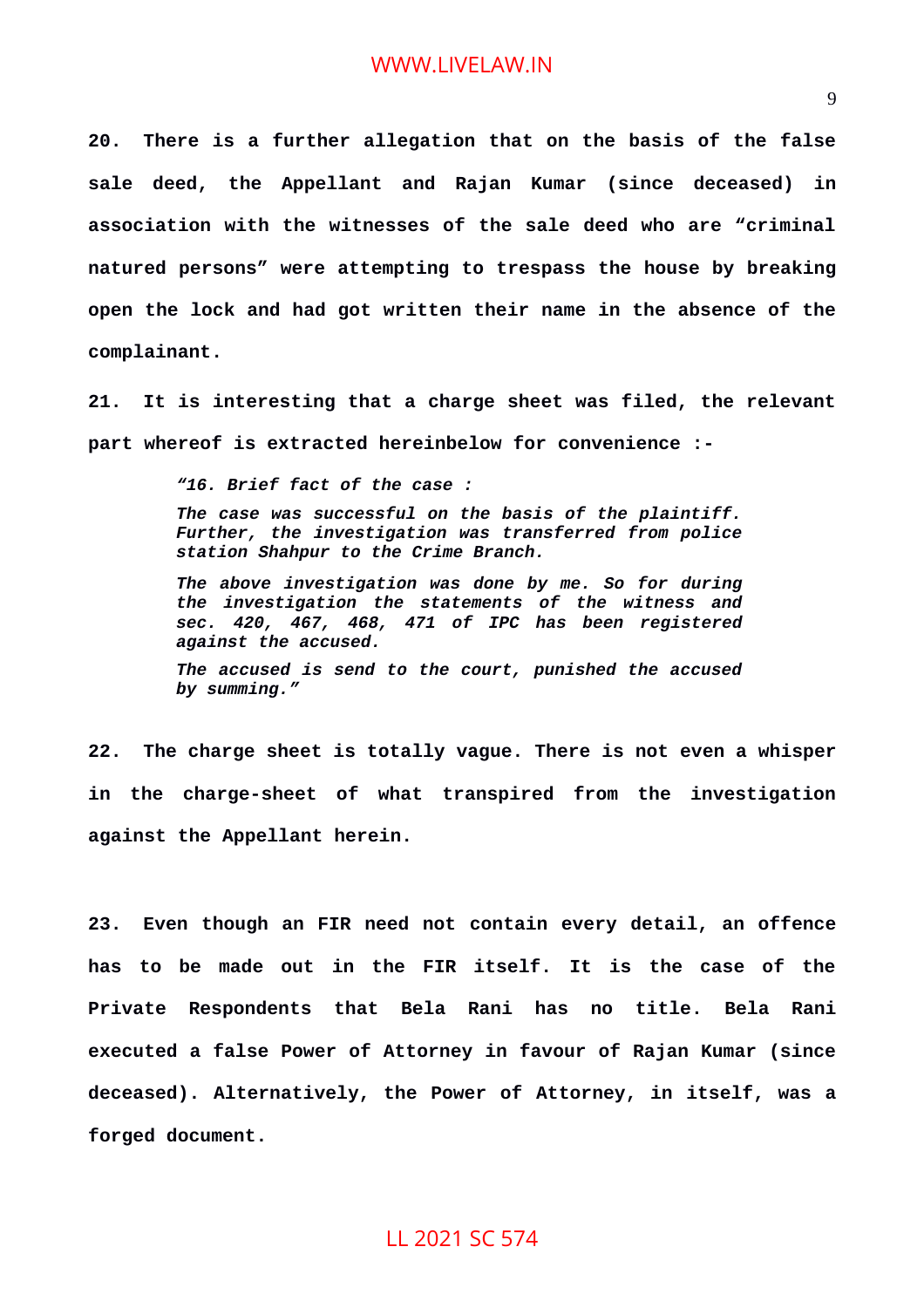**24. A fraudulent, fabricated or forged deed could mean a deed which was not actually executed, but a deed which had fraudulently been manufactured by forging the signature of the ostensible executants. It is one thing to say that Bela Rani fraudulently executed a Power of Attorney authorising the sale of property knowing that she had no title to convey the property. It is another thing to say that the Power of Attorney itself was a forged, fraudulent, fabricated or manufactured one, meaning thereby that it had never been executed by Bela Rani. Her signature had been forged. It is impossible to fathom how the investigating authorities could even have been** *prima facie* **satisfied that the deed had been forged or fabricated or was fraudulent without even examining the apparent executant Bela Rani, who has not even been cited as a witness.**

**25. Ms. Deepika Kalia, learned counsel appearing on behalf of the State, competently argued the matter and vehemently tried to persuade this Court not to intervene. She even sought time to produce further documents. However, the charge-sheet speaks for itself and there could be no question of improvement of the charge-sheet read with the FIR, either by adducing documents or by filing affidavit or by making oral submissions.**

**26. Mr. Chandra Prakash, learned counsel appearing on behalf of the Appellant cited certain judgments of this Court in** *Mohd. Ibrahim & Others* **v.** *State of Bihar* **[(2009) 8 SCC 751];** *Paramjeet Batra* **v.** *State of Uttarakhand* **[(2013) 11 SCC 673];** *Uma Shankar* LL 2021 SC 574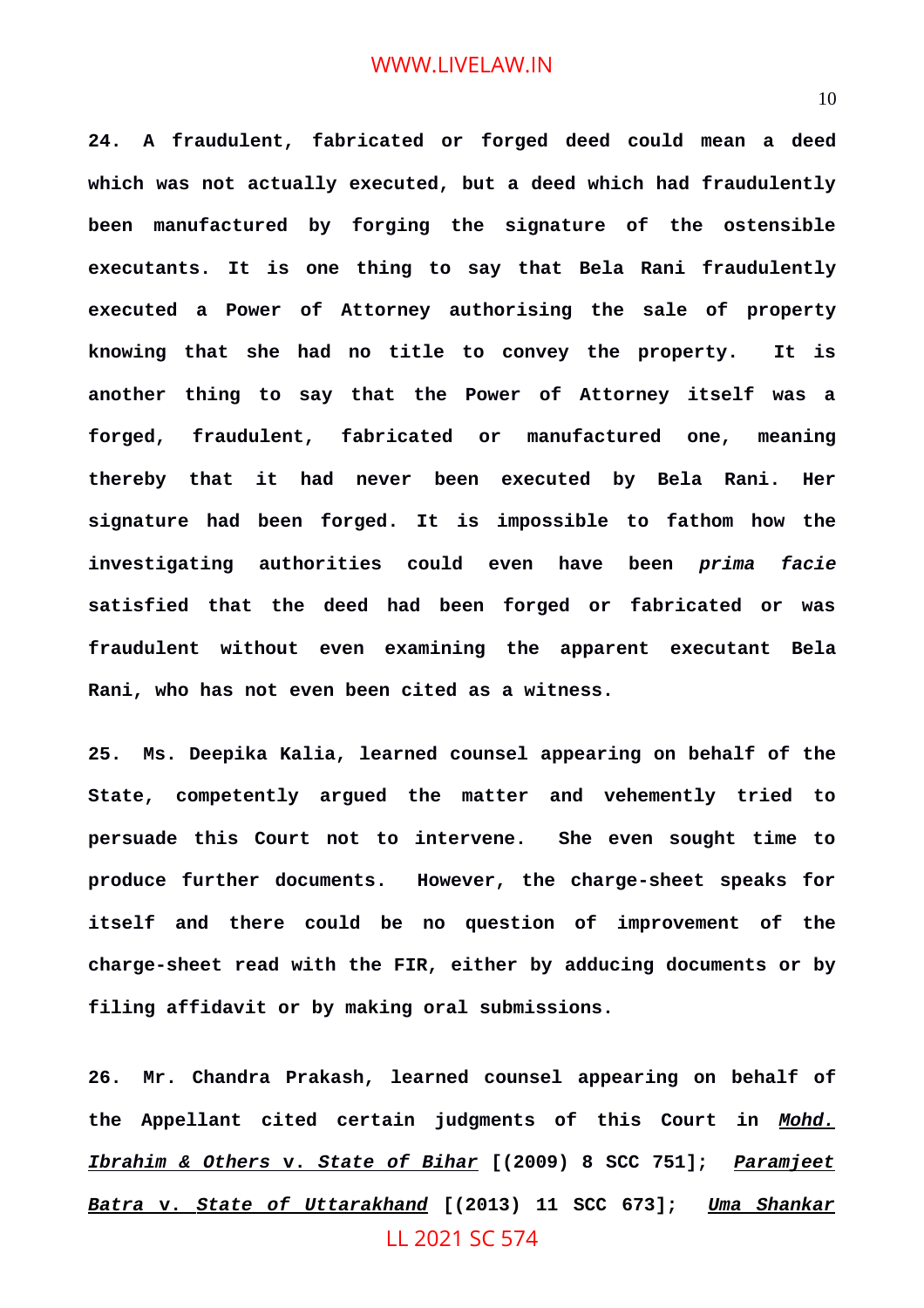*Gopalika* **v.** *State of Bihar & Anr.* **[(2005) 10 SCC 336];** *Vesa Holdings Private Limited & Anr.* **v.** *State of Kerala & Ors.* **[(2015) 8 SCC 293];** *Robert John D'Souza & Ors.* **v.** *Stephen V. Gomes & Anr.* **[(2015 (9) SCC 96]; and** *Kapil Agarwal & Ors.* **v.** *Sanjay Sharma & Ors.* **[(2021) 5 SCC 524].**

**27. In** *Mohd. Ibrahim* **(supra), this Court held as under :-**

*"19. To constitute an offence under Section 420, there should not only be cheating, but as a consequence of such cheating, the accused should have dishonestly induced the person deceived*

- *(i) to deliver any property to any person, or*
- *(ii) to make, alter or destroy wholly or in part a valuable security (or anything signed or sealed and which is capable of being converted into a valuable security).*

*20. When a sale deed is executed conveying a property claiming ownership thereto, it may be possible for the purchaser under such sale deed to allege that the vendor has cheated him by making a false representation of ownership and fraudulently induced him to part with the sale consideration. But in this case the complaint is not by the purchaser. On the other hand, the purchaser is made a co-accused.*

*21. It is not the case of the complainant that any of the accused tried to deceive him either by making a false or misleading representation or by any other action or omission, nor is it his case that they offered him any fraudulent or dishonest inducement to deliver any property or to consent to the retention thereof by any person or to intentionally induce him to do or omit to do anything which he would not do or omit if he were not so deceived. Nor did the complainant allege that the first appellant pretended to be the complainant while executing the sale deeds. Therefore, it cannot be said that the first accused by the act of executing sale deeds in favour of the second accused or the second accused by reason of being the purchaser, or the third, fourth and fifth accused, by reason of being the witness, scribe and stamp vendor in regard to the sale deeds, deceived the complainant in any manner.*

*22. As the ingredients of cheating as stated in Section 415 are not found, it cannot be said that there was an offence punishable under Sections 417, 418, 419 or 420 of the Code.*

*A clarification*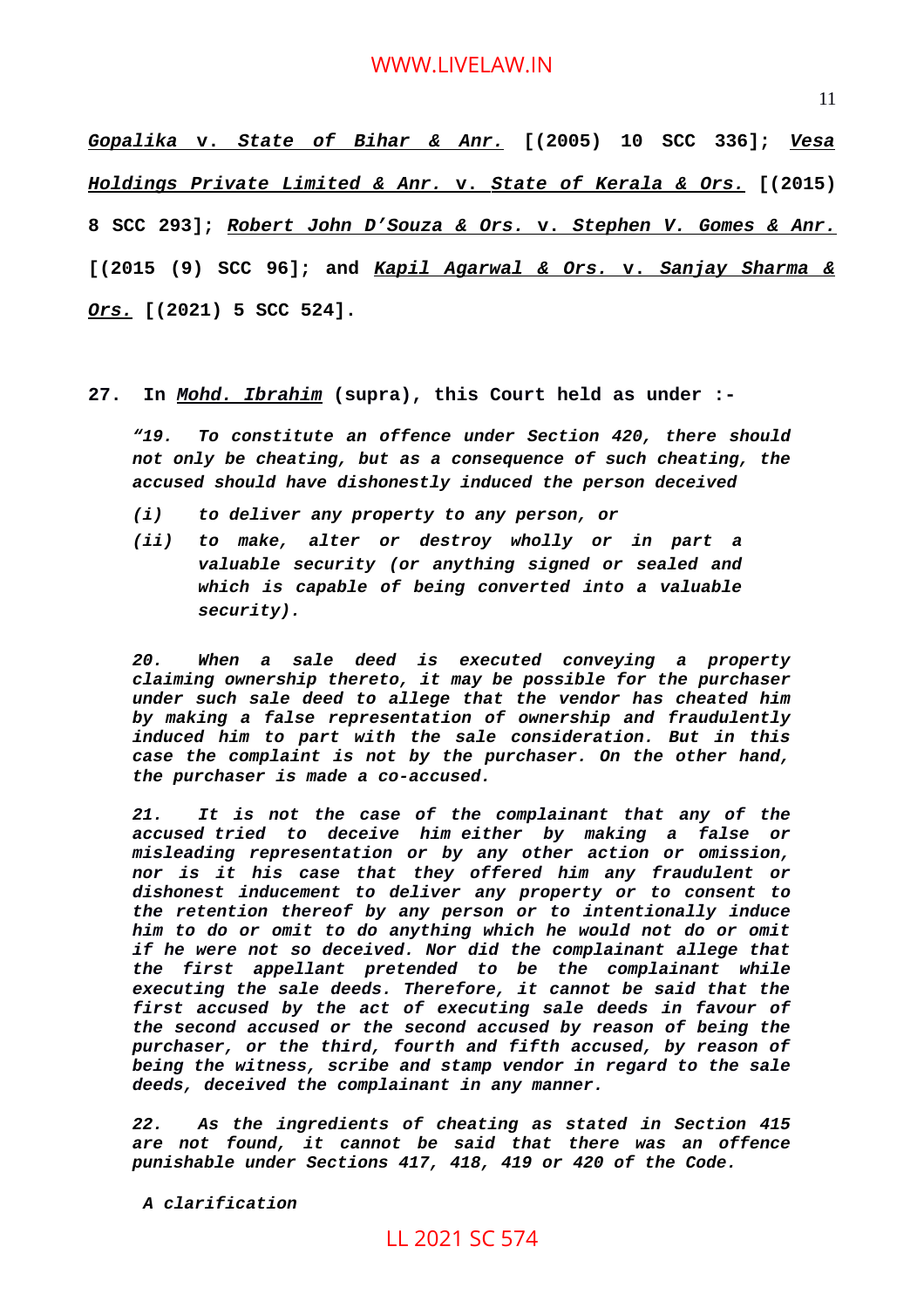*23. When we say that execution of a sale deed by a person, purporting to convey a property which is not his, as his property, is not making a false document and therefore not forgery, we should not be understood as holding that such an act can never be a criminal offence. If a person sells a property knowing that it does not belong to him, and thereby defrauds the person who purchased the property, the person defrauded, that is, the purchaser, may complain that the vendor committed the fraudulent act of cheating. But a third party who is not the purchaser under the deed may not be able to make such complaint.*

*24. The term "fraud" is not defined in the Code. The dictionary definition of "fraud" is "deliberate deception, treachery or cheating intended to gain advantage". Section 17 of the Contract Act, 1872 defines "fraud" with reference to a party to a contract.*

*27. The term "fraudulently" is mostly used with the term "dishonestly" which is defined in Section 24 as follows:*

*"24. 'Dishonestly'.—Whoever does anything with the intention of causing wrongful gain to one person or wrongful loss to another person is said to do that thing 'dishonestly'."*

*28 [Ed.: Para 28 corrected vide Official Corrigendum No. F.3/Ed.B.J./149/2009 dated 6-10-2009.] . To "defraud" or do something fraudulently is not by itself made an offence under the Penal Code, but various acts when done fraudulently (or fraudulently and dishonestly) are made offences. These include:*

- *(i) Fraudulent removal or concealment of property (Sections 206, 421 and 424).*
- *(ii) Fraudulent claim to property to prevent seizure (Section 207).*
- *(iii) Fraudulent suffering or obtaining a decree (Sections 208 and 210).*
- *(iv) Fraudulent possession/delivery of counterfeit coin (Sections 239, 240, 242 and 243).*
- *(v) Fraudulent alteration/diminishing weight of coin (Sections 246 to 253).*
- *(vi) Fraudulent acts relating to stamps (Sections 255 to 261).*
- *(vii) Fraudulent use of false instrument/weight/measure (Sections 264 to 266).*
- *(viii) Cheating (Sections 415 to 420).*
- *(ix) Fraudulent prevention of debt being available to creditors (Section 422).*

12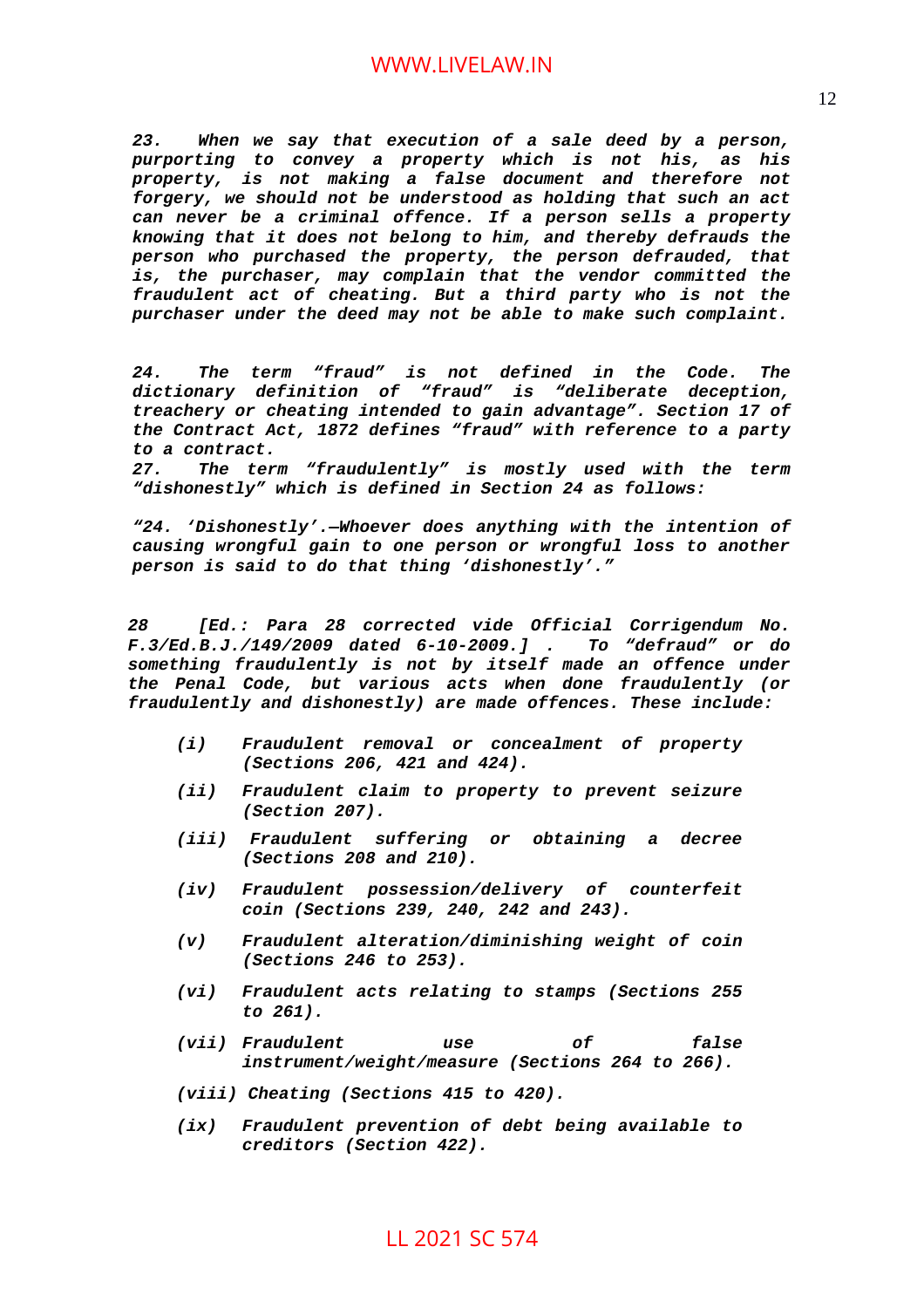- *(x) Fraudulent execution of deed of transfer containing false statement of consideration (Section 423).*
- *(xi) Forgery making or executing a false document (Sections 463 to 471 and 474).*
- *(xii) Fraudulent cancellation/destruction of valuable security, etc. (Section 477).*
- *(xiii) Fraudulently going through marriage ceremony (Section 496).*

*It follows therefore that by merely alleging or showing that a person acted fraudulently, it cannot be assumed that he committed an offence punishable under the Code or any other law, unless that fraudulent act is specified to be an offence under the Code or other law.*

*Section 504 of the Penal Code*

*29. The allegations in the complaint do not also make out the ingredients of an offence under Section 504 of the Penal Code. Section 504 refers to intentional insult with intent to provoke breach of peace.*

*The allegation of the complainant is that when he enquired with Accused 1 and 2 about the sale deeds, they asserted that they will obtain possession of land under the sale deeds and he can do whatever he wants. The statement attributed to Appellants 1 and 2, it cannot be said to amount to an "insult with intent to provoke breach of peace". The statement attributed to the accused, even if it was true, was merely a statement referring to the consequence of execution of the sale deeds by the first appellant in favour of the second appellant.*

*Conclusion*

*30. The averments in the complaint if assumed to be true, do not make out any offence under Sections 420, 467, 471 and 504 of the Code, but may technically show the ingredients of offences of wrongful restraint under Section 341 and causing hurt under Section 323 IPC."*

### **28. In** *Paramjeet Batra* **(supra), this Court held that :-**

*"12. While exercising its jurisdiction under Section 482 of the Code the High Court has to be cautious. This power is to be used sparingly and only for the purpose of preventing abuse of the process of any court or otherwise to secure ends of justice. Whether a complaint discloses a criminal offence or not depends*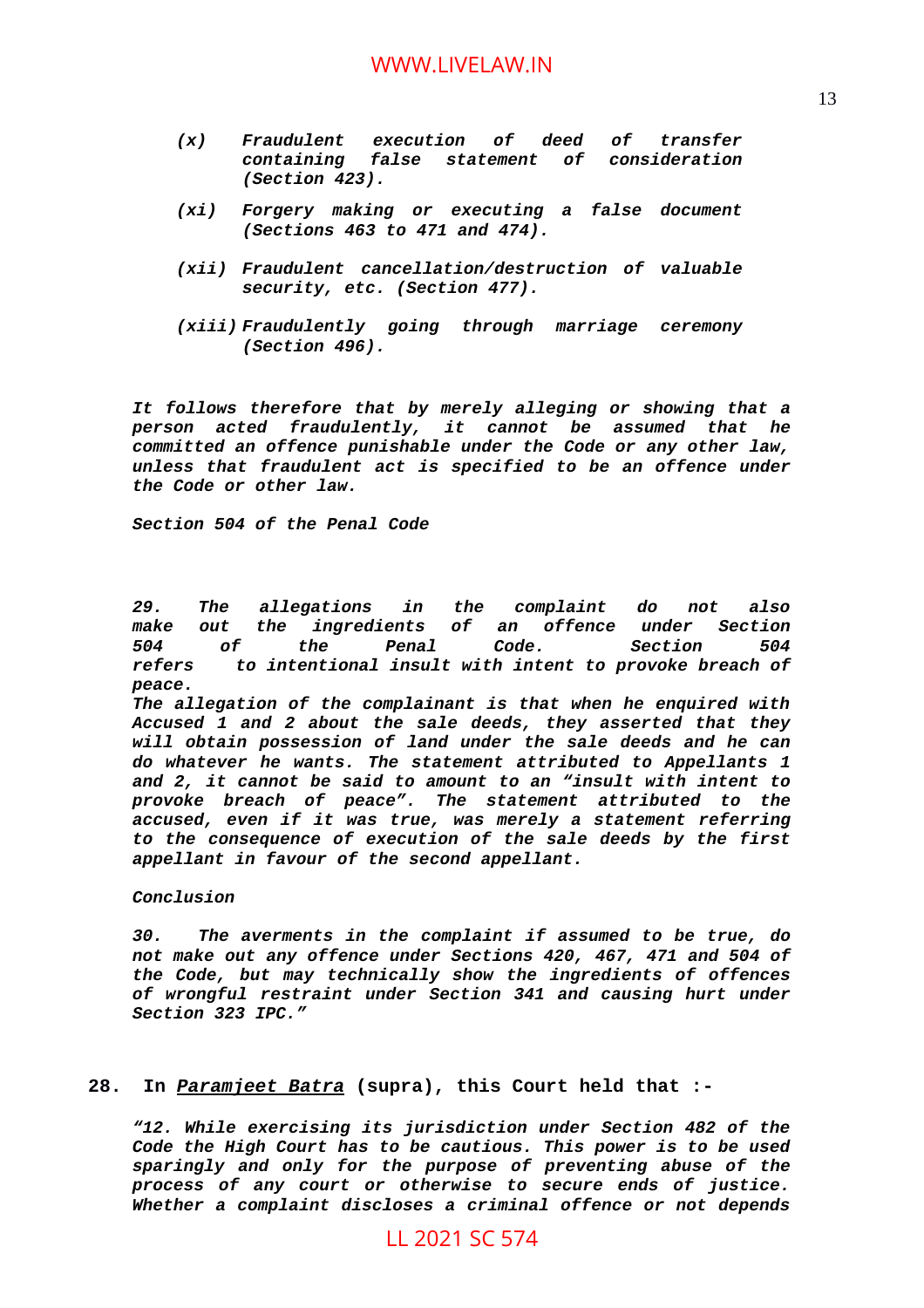*upon the nature of facts alleged therein. Whether essential ingredients of criminal offence are present or not has to be judged by the High Court. A complaint disclosing civil transactions may also have a criminal texture. But the High Court must see whether a dispute which is essentially of a civil nature is given a cloak of criminal offence. In such a situation, if a civil remedy is available and is, in fact, adopted as has happened in this case, the High Court should not hesitate to quash the criminal proceedings to prevent abuse of process of the court."*

**29. In** *Uma Shankar Gopalika* **(supra), this Court found that the complaint, in that case, did not disclose any criminal offence at all, much less any offence under Section 420 or Section 120B IPC. The case was purely a civil dispute between the parties for which remedy lay before the civil Court.**

### **30. In** *Vesa Holdings Private Limited* **(supra), this Court held :-**

*"13. It is true that a given set of facts may make out a civil wrong as also a criminal offence and only because a civil remedy may be available to the complainant that itself cannot be a ground to quash a criminal proceeding. The real test is whether the allegations in the complaint disclose the criminal offence of cheating or not. In the present case there is nothing to show that at the very inception there was any intention on behalf of the accused persons to cheat which is a condition precedent for an offence under Section 420 IPC. In our view the complaint does not disclose any criminal offence at all. The criminal proceedings should not be encouraged when it is found to be mala fide or otherwise an abuse of the process of the court. The superior courts while exercising this power should also strive to serve the ends of justice. In our opinion, in view of these facts allowing the police investigation to continue would amount to an abuse of the process of the court and the High Court committed an error in refusing to exercise the power under Section 482 of the Criminal Procedure Code to quash the proceedings."*

### **31. In** *Robert John D'Souza* **(supra), this Court held :**

*"12. As far as the offence of cheating is concerned, the same is defined in Section 415 IPC, for which the punishment is provided under Section 420 IPC. Section 415 reads as under:*

14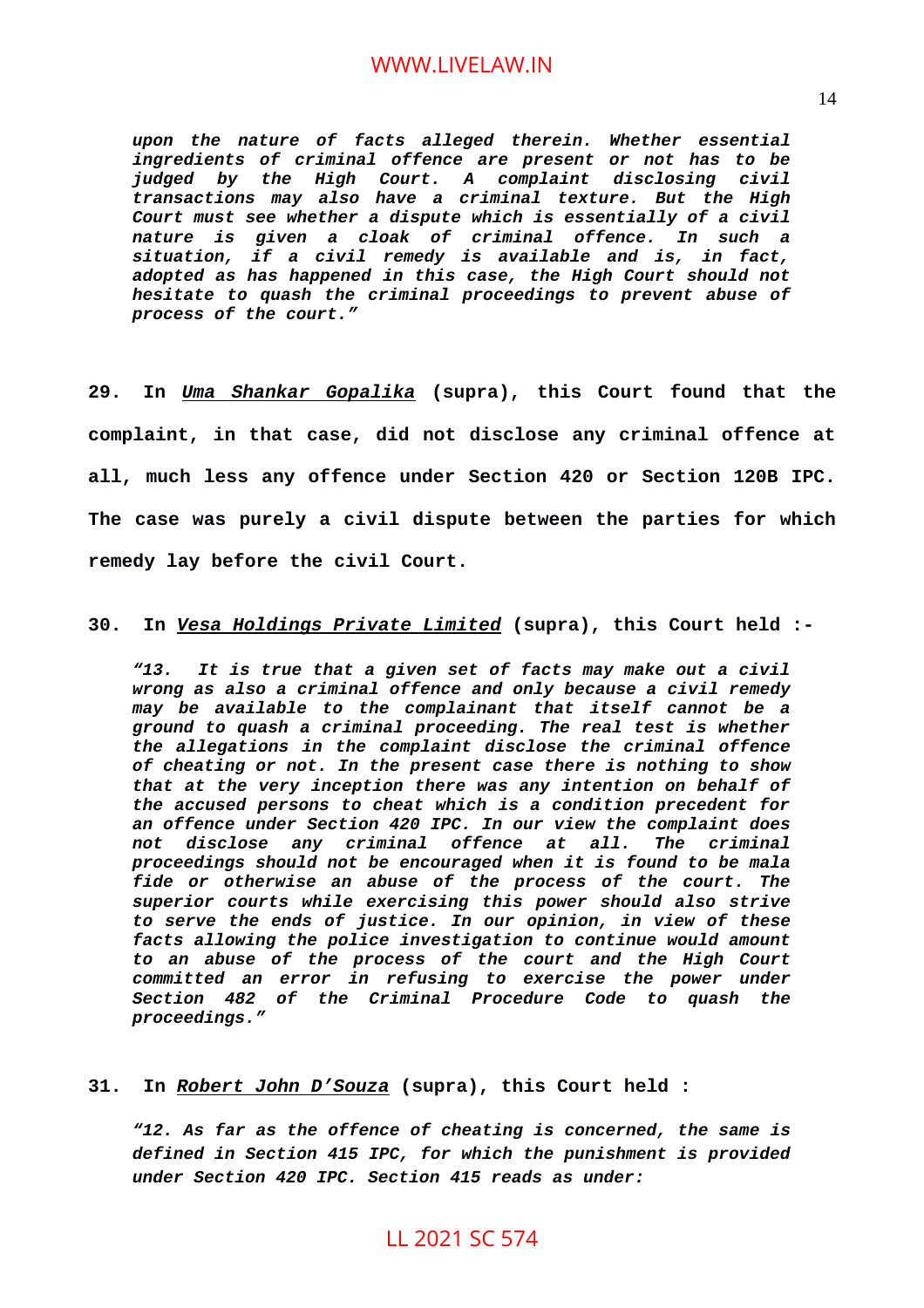*"415. Cheating.—Whoever, by deceiving any person, fraudulently or dishonestly induces the person so deceived to deliver any property to any person, or to consent that any person shall retain any property, or intentionally induces the person so deceived to do or omit to do anything which he would not do or omit if he were not so deceived, and which act or omission causes or is likely to cause damage or harm to that person in body, mind, reputation or property, is said to 'cheat'.*

*Explanation.—A dishonest concealment of facts is a deception within the meaning of this section.*

# *Illustrations*

*\*\*\*"*

*From the above language of the section, one of the essential ingredients for the offence of cheating is deception, but in the present case, from the contents of the complaint it nowhere reflects that the complainant was deceived or he or anyone else was induced to deliver the property by deception. What was done, was so reflected in the resolutions, and sale deeds.*

*13. In Madhavrao Jiwajirao Scindia v. Sambhajirao Chandrojirao Angre [(1988) 1 SCC 692 : 1988 SCC (Cri) 234] a three-Judge Bench of this Court has laid down the law as to quashment of proceedings under Section 482 CrPC as follows: (SCC p. 695, para 7)*

*"7. The legal position is well settled that when a prosecution at the initial stage is asked to be quashed, the test to be applied by the court is as to whether the uncontroverted allegations as made prima facie establish the offence. It is also for the court to take into consideration any special features which appear in a particular case to consider whether it is expedient and in the interest of justice to permit a prosecution to continue. This is so on the basis that the court cannot be utilised for any oblique purpose and where in the opinion of the court chances of an ultimate conviction are bleak and, therefore, no useful purpose is likely to be served by allowing a criminal prosecution to continue, the court may while taking into consideration the special facts of a case also quash the proceeding even though it may be at a preliminary stage."*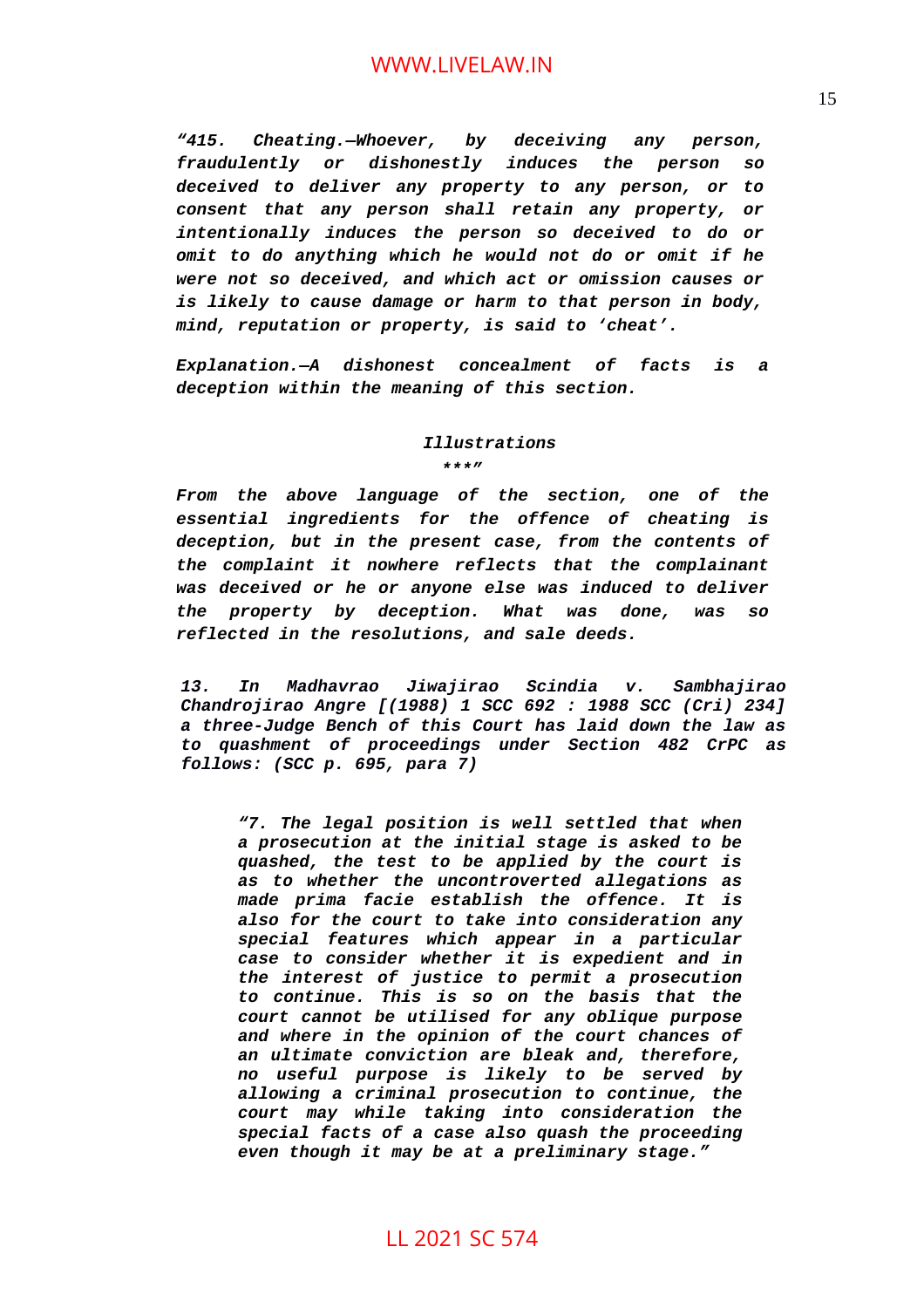**15. In** *Inder Mohan Goswami* **v.** *State of Uttaranchal* **[(2007) 12 SCC 1 : (2008) 1 SCC (Cri) 259] , this Court in paras 25 and 46 has observed as under: (SCC pp. 10-11 & 16)**

**"***25.* **Reference to the following cases would reveal that the courts have consistently taken the view that they must use this extraordinary power to prevent injustice and secure the ends of justice. The English courts have also used inherent power to achieve the same objective. It is generally agreed that the Crown Court has inherent power to protect its process from abuse. In** *Connelly* **v.** *Director of Public Prosecutions* **[1964 AC 1254 : (1964) 2 WLR 1145 : (1964) 2 All ER 401 (HL)] Lord Devlin stated that where particular criminal proceedings constitute an abuse of process, the court is empowered to refuse to allow the indictment to proceed to trial. Lord Salmon in** *Director of Public Prosecutions* **v.** *Humphrys* **[1977 AC 1 : (1976) 2 WLR 857 : (1976) 2 All ER 497 (HL)] stressed the importance of the inherent power when he observed that it is only if the prosecution amounts to an abuse of the process of the court and is oppressive and vexatious that the Judge has the power to intervene. He further mentioned that the court's power to prevent such abuse is of great constitutional importance and should be jealously preserved.**

*46.* **The court must ensure that criminal prosecution is not used as an instrument of harassment or for seeking private vendetta or with an ulterior motive to pressurise the accused. On analysis of the aforementioned cases, we are of the opinion that it is neither possible nor desirable to lay down an inflexible rule that would govern the exercise of inherent jurisdiction. Inherent jurisdiction of the High Courts under Section 482 CrPC though wide has to be exercised sparingly, carefully and with caution and only when it is justified by the tests specifically laid down in the statute itself and in the aforementioned cases. In view of the settled legal position, the impugned judgment cannot be sustained."**

**\*\*\*\*\*\***

*16. In view of the above discussion and the facts and circumstances of the case, we are of the view that none of the offences for which the appellants are summoned, is made out from the complaint and material on record. We further find that it is nothing but abuse of process of law on the part of the complainant to implicate the appellants in a criminal case after a period of twelve years of execution of registered sale deeds in question, who is neither party to the sale deeds nor a member of the Society. Therefore,*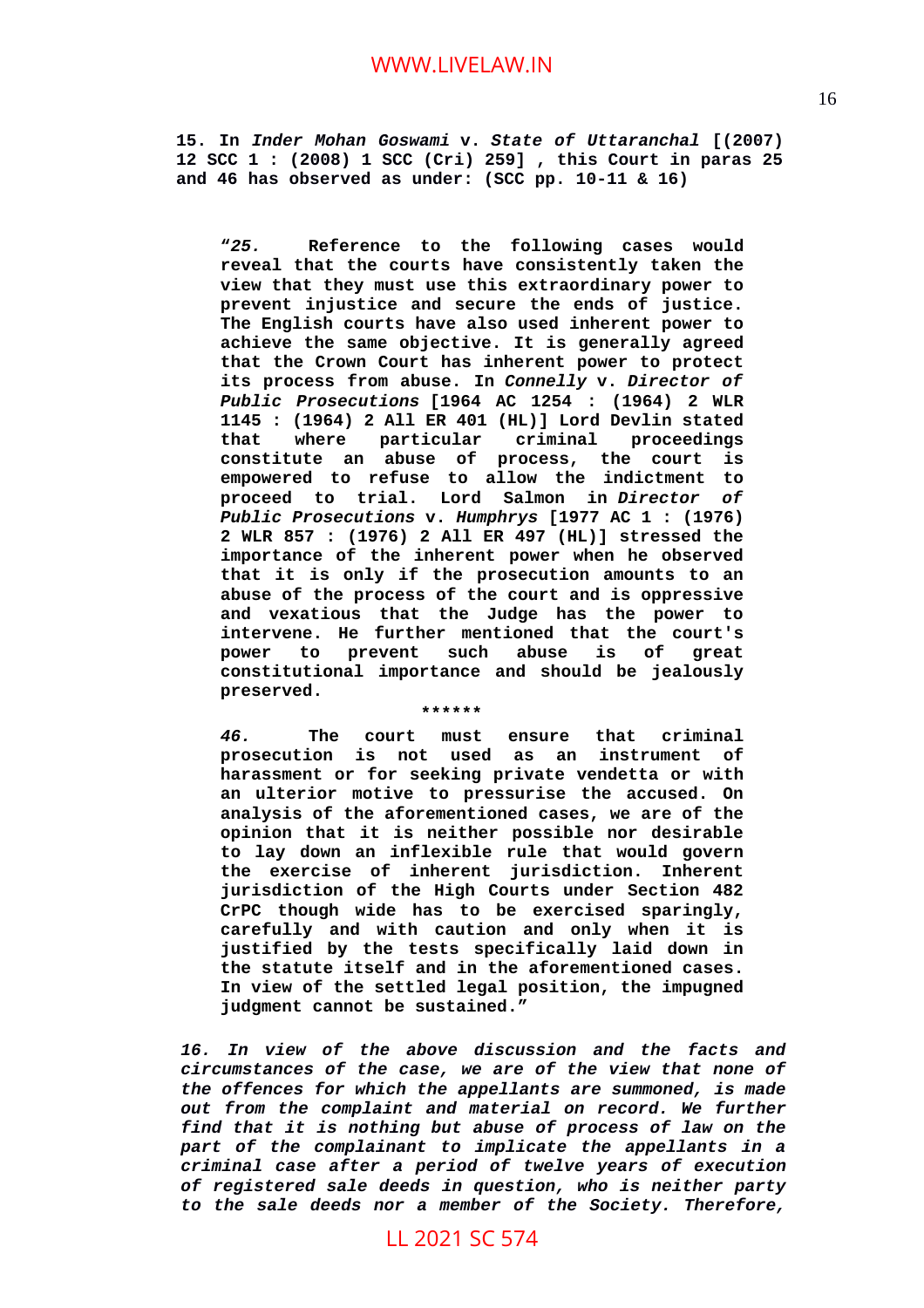*we allow the appeal and set aside the orders passed by the High Court and that of the courts below. Accordingly, the order passed by the Magistrate summoning the appellants in the criminal complaint filed by Respondent 1, in respect of the offences punishable under Sections 406, 409 and 420 IPC, also stands quashed."*

**32. In** *Kapil Agarwal* **(supra), this Court observed that Section 482 is designed to achieve the purpose of ensuring that criminal proceedings are not permitted to generate into weapons of harassment.**

**33. In this case, it appears that criminal proceedings are being taken recourse to as a weapon of harassment against a purchaser. It is reiterated at the cost of repetition that the FIR does not disclose any offence so far as the Appellant is concerned. There is no whisper of how and in what manner, this Appellant is involved in any criminal offence and the charge sheet, the relevant part whereof has been extracted above, is absolutely vague. There can be no doubt that jurisdiction under Section 482 of the Cr.P.C. should be used sparingly for the purpose of preventing abuse of the process of any court or otherwise to secure the ends of justice. Whether a complaint discloses criminal offence or not depends on the nature of the allegation and whether the essential ingredients of a criminal offence are present or not has to be judged by the High Court. There can be no doubt that a complaint disclosing civil transactions may also have**

# LL 2021 SC 574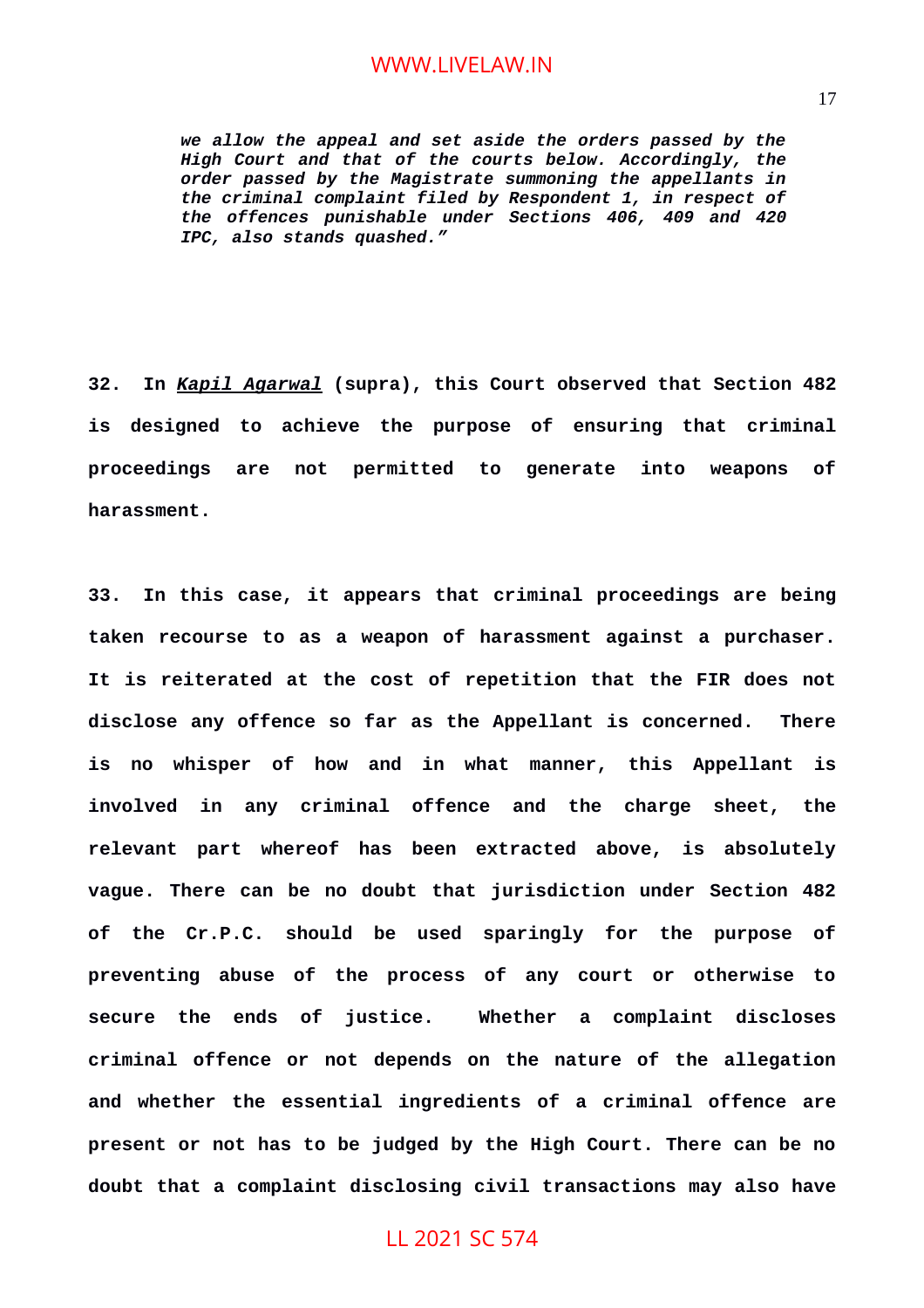**a criminal texture. The High Court has, however, to see whether the dispute of a civil nature has been given colour of criminal offence. In such a situation, the High Court should not hesitate to quash the criminal proceedings as held by this Court in** *Paramjeet Batra* **(supra) extracted above.**

**34. The given set of facts may make out a civil wrong as also a criminal offence. Only because a civil remedy is available may not be a ground to quash criminal proceedings. But as observed above, in this case, no criminal offence has been made out in the FIR read with the Charge-Sheet so far as this Appellant is concerned. The other accused Rajan Kumar has died.**

**35. The appeal is, thus, allowed. The impugned judgment and order of the High Court is set aside and the proceedings in Crime Case No.5973/2020 are quashed as against the Appellant.**

#### **CRIMINAL APPEAL NO. 933 OF 2021**

**36. Leave granted.**

**37. The issues involved in this appeal are identical to the issues involved in Appeal No. 932 of 2021 disposed of earlier today. We may add that in this case, the Appellants are only witnesses to the sale deed and there is not a word anywhere in the FIR about these witnesses except the vague averment that they acted in collusion.**

**38. For the reasons discussed in Criminal Appeal No. 932 of 2021, this appeal is also allowed and Crime Case No.5973 of 2020 is set aside so far as these Appellants are concerned.**

### LL 2021 SC 574